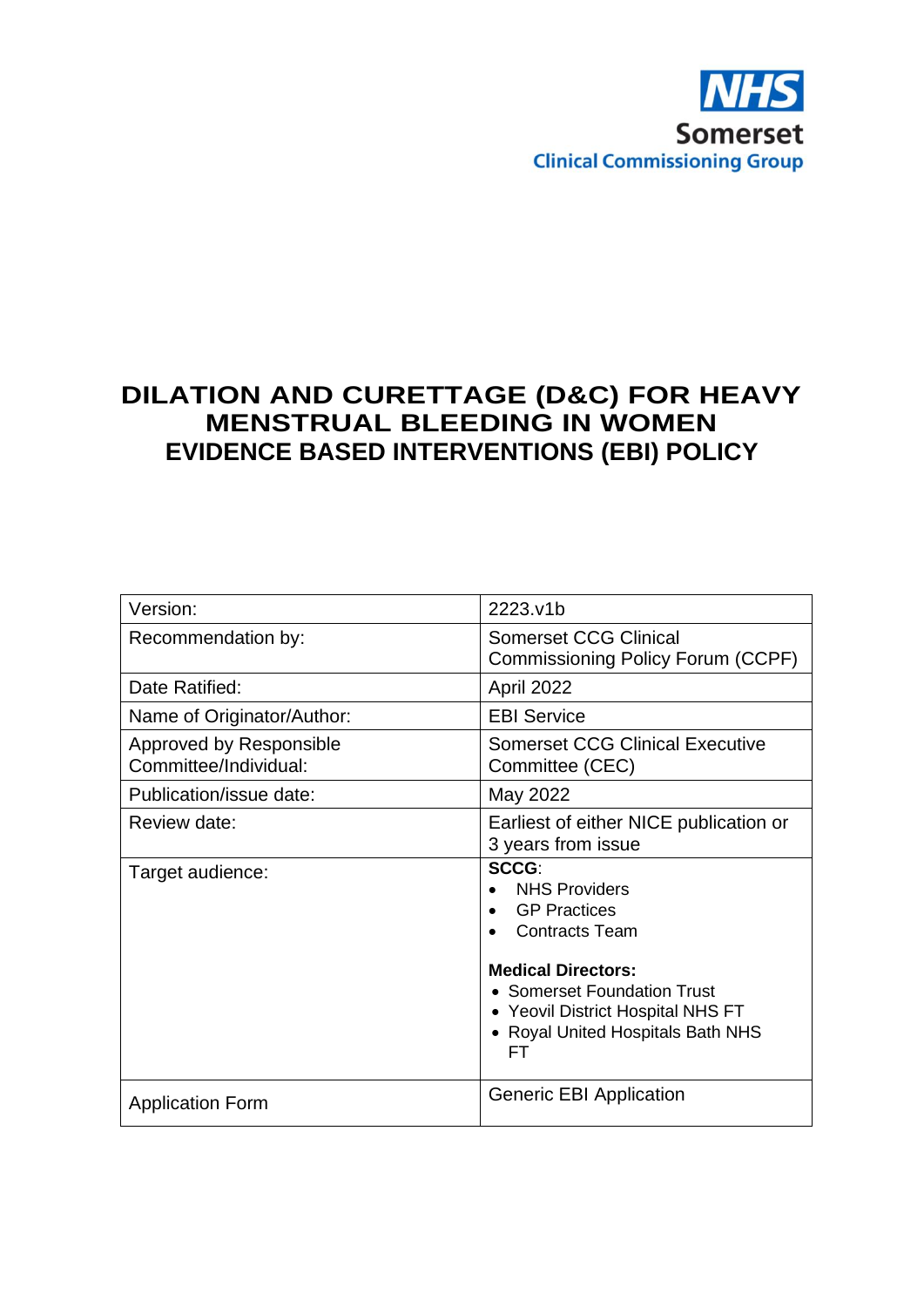#### **DILATION AND CURETTAGE (D&C) FOR HEAVY MENSTRUAL BLEEDING IN WOMEN EVIDENCE BASED INTERVENTIONS (EBI) POLICY**

| <b>Section</b> | <b>CONTENT</b>                                          | Page |
|----------------|---------------------------------------------------------|------|
|                | <b>Version Control</b>                                  |      |
|                | <b>General Principles</b>                               | 2    |
| 2              | <b>Policy Criteria</b>                                  | 2/3  |
| 3              | Background                                              | 3    |
| 4              | <b>Evidence Based Interventions Application Process</b> | 3/4  |
| 5              | <b>Access To Policy</b>                                 |      |
| 6              | References                                              |      |

## **VERSION CONTROL**

| <b>Document Status:</b> | Current policy |
|-------------------------|----------------|
| <b>Version:</b>         | 2223.V1b       |

| <b>DOCUMENT CHANGE HISTORY</b> |                   |                                                                                                                              |
|--------------------------------|-------------------|------------------------------------------------------------------------------------------------------------------------------|
| <b>Version</b>                 | <b>Date</b>       | <b>Comments</b>                                                                                                              |
| 1819 v1                        | January 2019      | National Consultation policy CCPF & CEC<br>amended wording EBI application by consultant,<br>remove IFR and replace with EBI |
| 1819.V1a                       | <b>April 2022</b> | 3-year review, no clinical amendments                                                                                        |

| <b>Equality Impact Assessment</b><br><b>EIA</b> | N/A          |
|-------------------------------------------------|--------------|
| <b>Quality Impact Assessment QIA</b>            | January 2019 |
| <b>Sponsoring Director:</b>                     |              |
| <b>Document Reference:</b>                      | 2223.V1b     |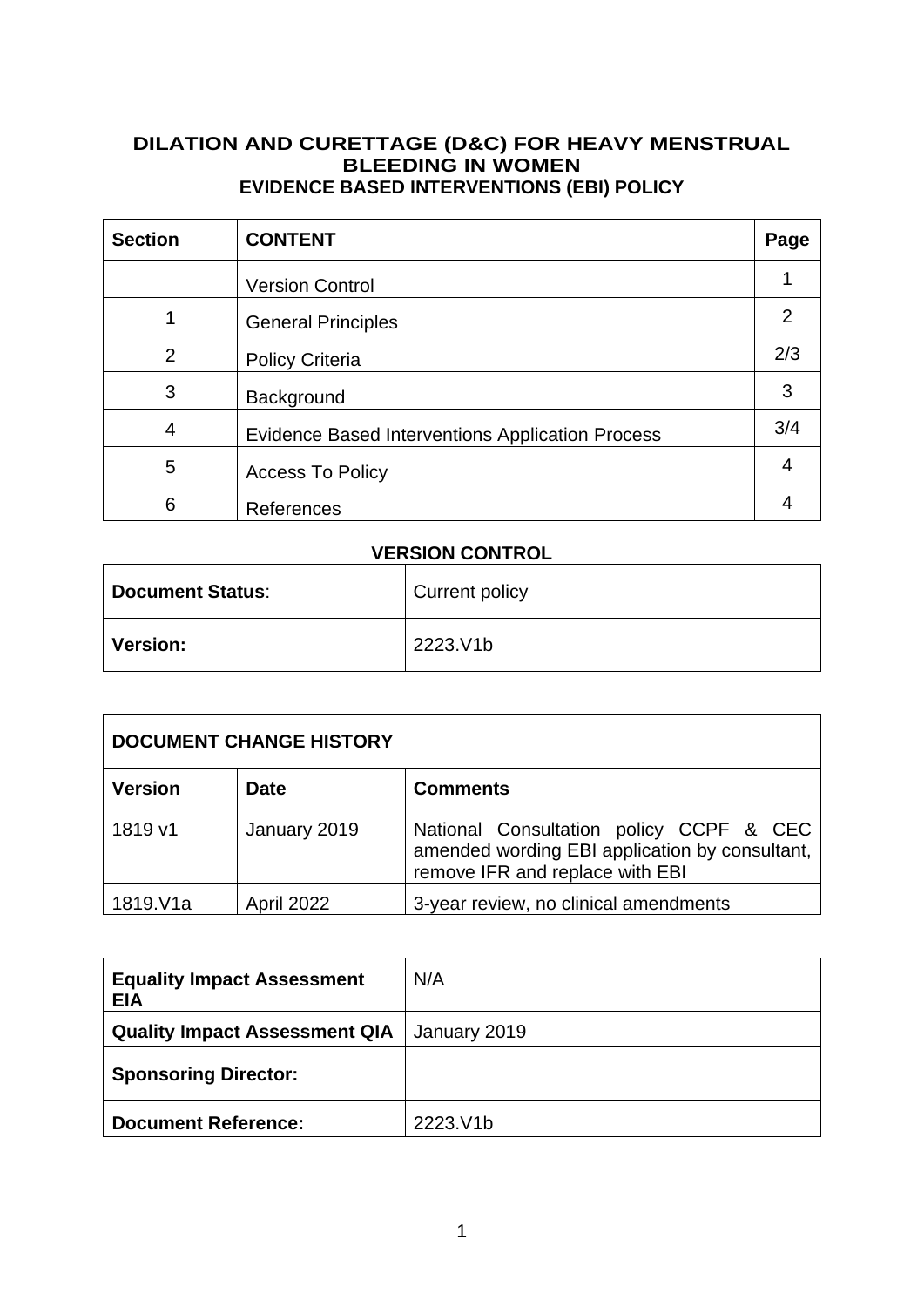## **1 GENERAL PRINCIPLES (EBI)**

- 1.1 Funding approval must be secured prior to a referral for an assessment and/or surgery. Referring patients to secondary care without funding approval having been secured not only incurs significant costs in out-patient appointments for patients that may not qualify for surgery, but inappropriately raises the patient's expectation of treatment
- 1.2 On limited occasions, we may approve funding for an assessment only in order to confirm or obtain evidence demonstrating whether a patient meets the criteria for funding. In such cases, patients should be made aware that the assessment does not mean that they will be provided with surgery and surgery will only be provided where it can be demonstrated that the patients meet the criteria to access treatment in this policy
- 1.3 Funding approval will only be given where there is evidence that the treatment requested is effective and the patient has the potential to benefit from the proposed treatment. Where it is demonstrated that patients have previously been provided with the treatment with limited or diminishing benefit, funding approval is unlikely to be agreed
- 1.4 Receiving funding approval does not confirm that they will receive treatment or surgery for a condition as a consent discussion will need to be undertaken with a clinician prior to treatment
- 1.5 The policy does not apply to patients with suspected malignancy who should continue to be referred under 2 week wait pathway rules for assessment and testing as appropriate
- 1.6 Patients with an elevated BMI of 30 or more may experience more postsurgical complications including post-surgical wound infection so should be encouraged to lose weight further prior to seeking surgery. <https://www.sciencedirect.com/science/article/pii/S1198743X15007193> (Thelwall, 2015)
- 1.7 Patients who are smokers should be referred to smoking cessation services in order to reduce the risk of surgery and improve healing

### **2 POLICY CRITERIA EBI**

- 2.1 Somerset CCG does not routinely commission dilation and curettage (D&C) for heavy menstrual bleeding
- 2.2 Dilation and curettage should not be used for diagnosis or treatment for heavy menstrual bleeding in women because it is clinically ineffective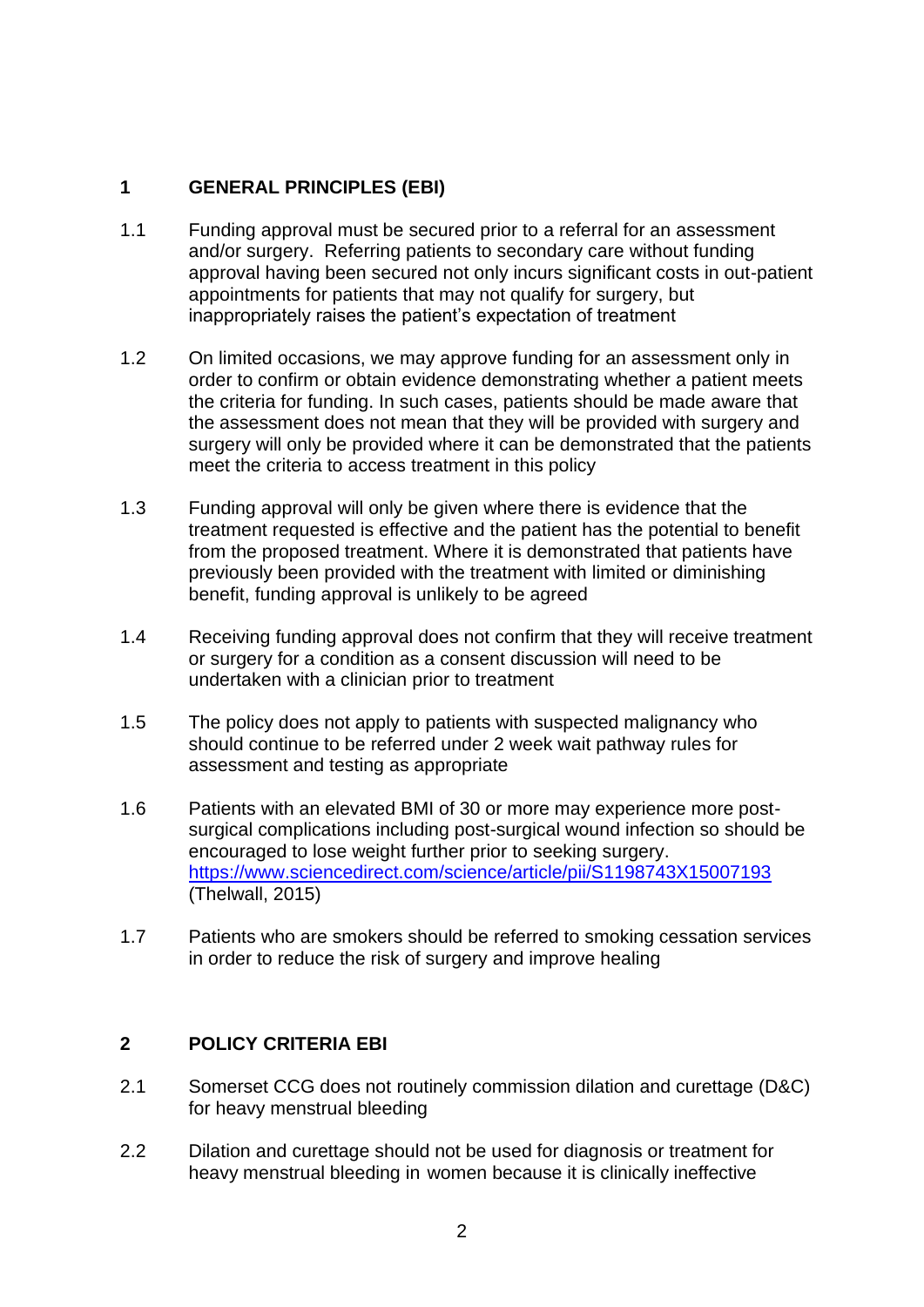- 2.3 Ultrasound scans and camera tests with sampling of the lining of the womb (hysteroscopy and biopsy) can be used to investigate heavy periods
- 2.4 Medication and intrauterine systems (IUS) can be used to treat heavy periods
- 2.5 Further information
	- https:/[/www.nice.org.uk/guidance/ng88](http://www.nice.org.uk/guidance/ng88)
	- https:/[/www.nhs.uk/conditions/hysteroscopy/#alternatives-to](http://www.nhs.uk/conditions/hysteroscopy/#alternatives-to-hysteroscopy)[hysteroscopy](http://www.nhs.uk/conditions/hysteroscopy/#alternatives-to-hysteroscopy)

#### **3 BACKGROUND**

- 3.1 NICE guidelines recommend that D&C is not offered as a treatment option for heavy menstrual bleeding. There is very little evidence to suggest that D&C works to treat heavy periods and the one study identified by NICE showed the effects were only temporary
- 3.2 D&C should not be used to investigate heavy menstrual bleeding as hysteroscopy and biopsy work better
- 3.3 Complications following D&C are rare but include uterine perforation, infection, adhesions (scar tissue) inside the uterus and damage to the cervix

### 4 **EVIDENCE BASED INTERVENTIONS APPLICATION PROCESS**

- 4.1 Patients who are not eligible for treatment under this policy may be considered on an individual basis where their GP or Consultant believes exceptional circumstances exist that warrant deviation from the rule of this policy
- 4.2 Completion of a **Generic EBI Application Form** by a patient's GP or Consultant is required
- 4.3 Applications cannot be considered from patients personally
- 4.4 Only electronically completed EBI applications will be accepted to the EBI **Service**
- 4.5 It is expected that clinicians will have ensured that the patient, on behalf of who they are forwarding the application for, is appropriately informed about the existing policies prior to an application to the EBI service. This will reassure the service that the patient has a reasonable expectation of the outcome of the application and its context